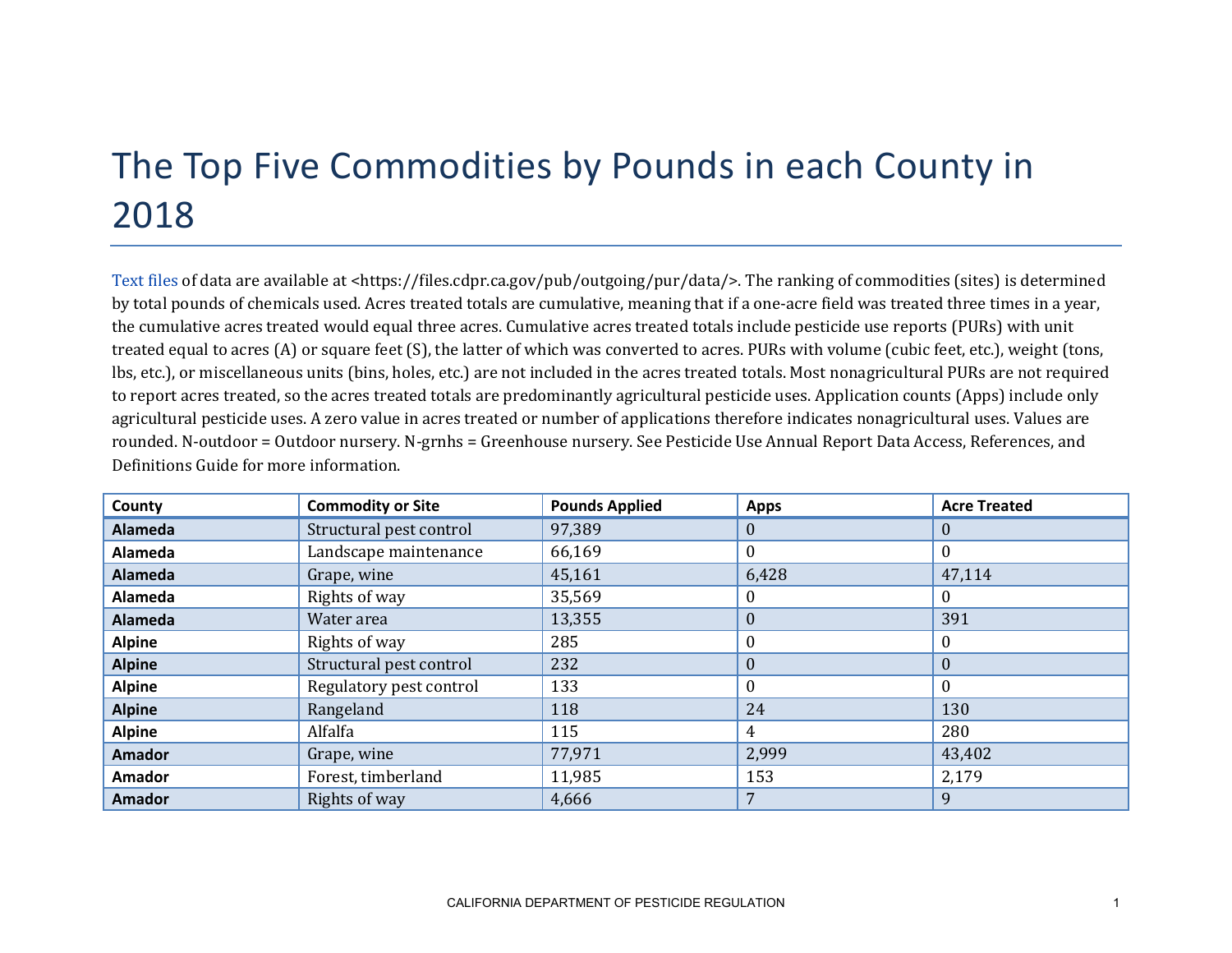| County              | <b>Commodity or Site</b> | <b>Pounds Applied</b> | <b>Apps</b>      | <b>Acre Treated</b> |
|---------------------|--------------------------|-----------------------|------------------|---------------------|
| <b>Amador</b>       | Alfalfa                  | 2,598                 | 76               | 4,016               |
| <b>Amador</b>       | Landscape maintenance    | 2,340                 | $\mathbf{0}$     | $\theta$            |
| <b>Butte</b>        | Walnut                   | 1,298,852             | 21,293           | 842,459             |
| <b>Butte</b>        | Rice                     | 759,986               | 6,632            | 513,802             |
| <b>Butte</b>        | Almond                   | 465,490               | 12,467           | 542,446             |
| <b>Butte</b>        | Prune                    | 178,908               | 1,741            | 68,634              |
| <b>Butte</b>        | Peach                    | 58,079                | 978              | 14,639              |
| <b>Calaveras</b>    | Landscape maintenance    | 29,161                | $\boldsymbol{0}$ | $\mathbf{0}$        |
| <b>Calaveras</b>    | Forest, timberland       | 15,133                | 212              | 4,495               |
| <b>Calaveras</b>    | Grape, wine              | 12,158                | 1,004            | 7,254               |
| <b>Calaveras</b>    | Rights of way            | 6,057                 | 22               | 284                 |
| <b>Calaveras</b>    | Walnut                   | 5,388                 | 93               | 3,531               |
| Colusa              | Rice                     | 1,090,537             | 10,697           | 736,064             |
| Colusa              | Almond                   | 699,192               | 16,080           | 1,002,042           |
| Colusa              | Walnut                   | 328,623               | 4,955            | 247,543             |
| Colusa              | Tomato, processing       | 298,914               | 2,224            | 147,077             |
| Colusa              | Uncultivated ag          | 75,975                | 1,131            | 91,894              |
| <b>Contra Costa</b> | Grape, wine              | 162,246               | 2,510            | 36,470              |
| <b>Contra Costa</b> | Landscape maintenance    | 56,072                | 10               | 9                   |
| <b>Contra Costa</b> | Tomato, processing       | 53,636                | 813              | 35,115              |
| <b>Contra Costa</b> | Rights of way            | 44,632                | 14               | 15                  |
| <b>Contra Costa</b> | Structural pest control  | 30,976                | $\boldsymbol{0}$ | $\mathbf{0}$        |
| <b>Del Norte</b>    | Soil fumigation/preplant | 114,363               | 50               | 426                 |
| <b>Del Norte</b>    | N-outdr flower           | 86,486                | 2,810            | 19,314              |
| <b>Del Norte</b>    | Forest, timberland       | 4,412                 | 211              | 2,959               |
| <b>Del Norte</b>    | Rights of way            | 435                   | $\boldsymbol{0}$ | $\mathbf{0}$        |
| <b>Del Norte</b>    | Structural pest control  | 335                   | $\boldsymbol{0}$ | $\mathbf{0}$        |
| <b>El Dorado</b>    | Grape, wine              | 52,682                | 3,153            | 29,787              |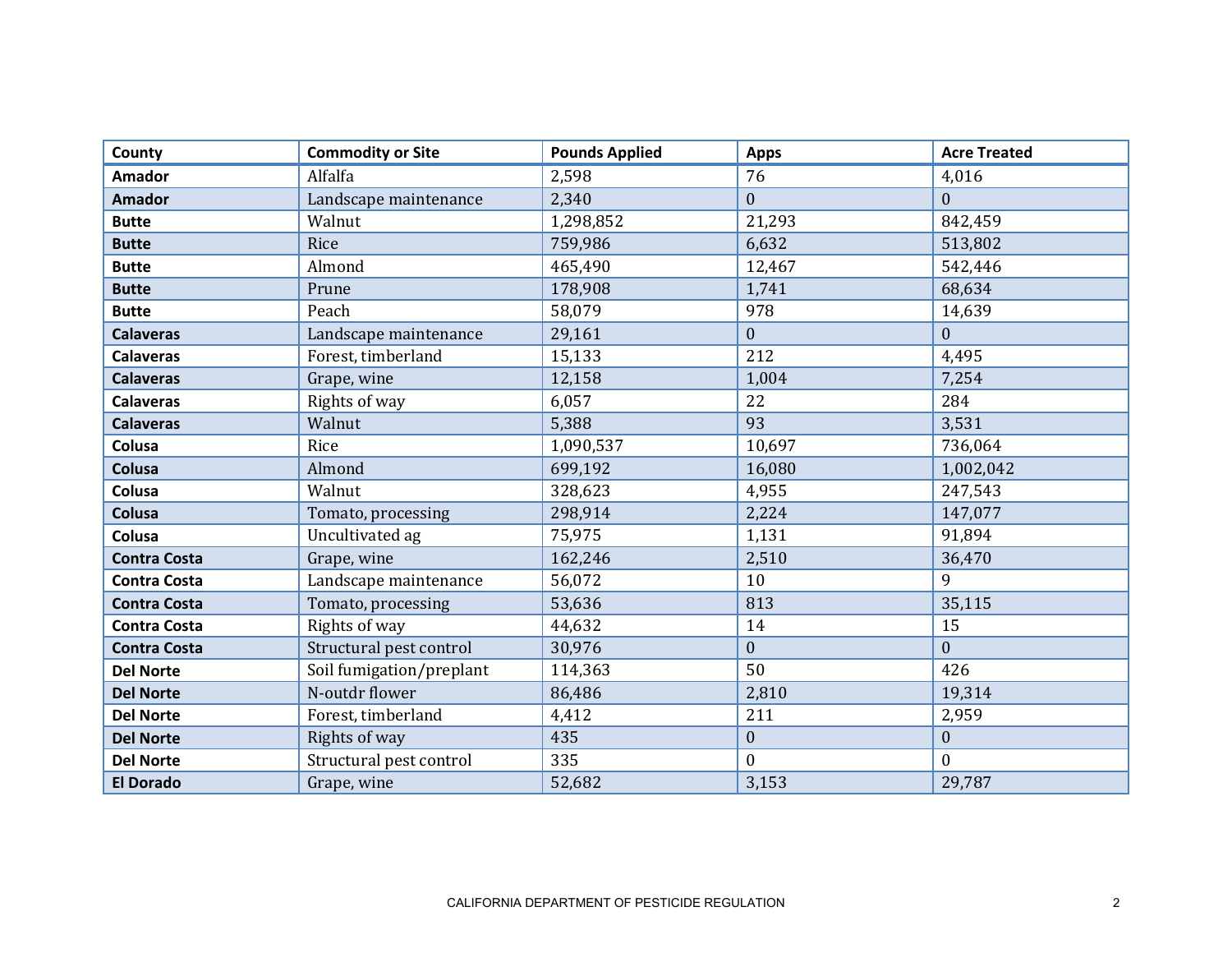| County           | <b>Commodity or Site</b> | <b>Pounds Applied</b> | <b>Apps</b>      | <b>Acre Treated</b> |
|------------------|--------------------------|-----------------------|------------------|---------------------|
| <b>El Dorado</b> | Forest, timberland       | 44,296                | 772              | 10,850              |
| <b>El Dorado</b> | Apple                    | 18,665                | 568              | 3,194               |
| <b>El Dorado</b> | Landscape maintenance    | 14,347                | $\overline{7}$   | 22                  |
| <b>El Dorado</b> | Rights of way            | 10,096                | 10               | 10                  |
| Fresno           | Almond                   | 10,551,156            | 85,608           | 5,450,516           |
| Fresno           | Tomato, processing       | 5,661,384             | 9,438            | 1,074,542           |
| Fresno           | Grape                    | 5,153,564             | 65,639           | 2,060,873           |
| Fresno           | Grape, wine              | 2,239,557             | 14,144           | 1,006,339           |
| Fresno           | Orange                   | 1,610,421             | 17,297           | 399,045             |
| Glenn            | Almond                   | 781,816               | 14,480           | 924,543             |
| Glenn            | Rice                     | 735,645               | 8,218            | 471,356             |
| Glenn            | Walnut                   | 538,851               | 11,283           | 420,868             |
| Glenn            | Olive                    | 76,299                | 1,649            | 46,729              |
| Glenn            | Uncultivated ag          | 66,606                | 599              | 31,447              |
| <b>Humboldt</b>  | Forest, timberland       | 27,246                | 920              | 24,266              |
| <b>Humboldt</b>  | Rights of way            | 8,951                 | $\boldsymbol{0}$ | $\boldsymbol{0}$    |
| <b>Humboldt</b>  | Structural pest control  | 2,311                 | $\mathbf{0}$     | $\Omega$            |
| <b>Humboldt</b>  | N-grnhs flower           | 1,212                 | 1,425            | 2,406               |
| Humboldt         | N-outdr flower           | 499                   | 178              | 186                 |
| Imperial         | Alfalfa                  | 994,211               | 25,551           | 1,717,798           |
| Imperial         | Sugarbeet                | 784,371               | 5,261            | 369,775             |
| <b>Imperial</b>  | Carrot                   | 774,022               | 2,373            | 111,279             |
| Imperial         | Bermudagrass             | 624,176               | 2,237            | 146,300             |
| <b>Imperial</b>  | Rights of way            | 358,792               | $\boldsymbol{0}$ | $\mathbf{0}$        |
| Inyo             | Regulatory pest control  | 11,542                | $\boldsymbol{0}$ | $\mathbf{0}$        |
| Inyo             | Alfalfa                  | 1,999                 | 50               | 2,887               |
| Inyo             | Rights of way            | 1,483                 | $\boldsymbol{0}$ | $\mathbf{0}$        |
| Inyo             | Garlic                   | 708                   | 13               | 780                 |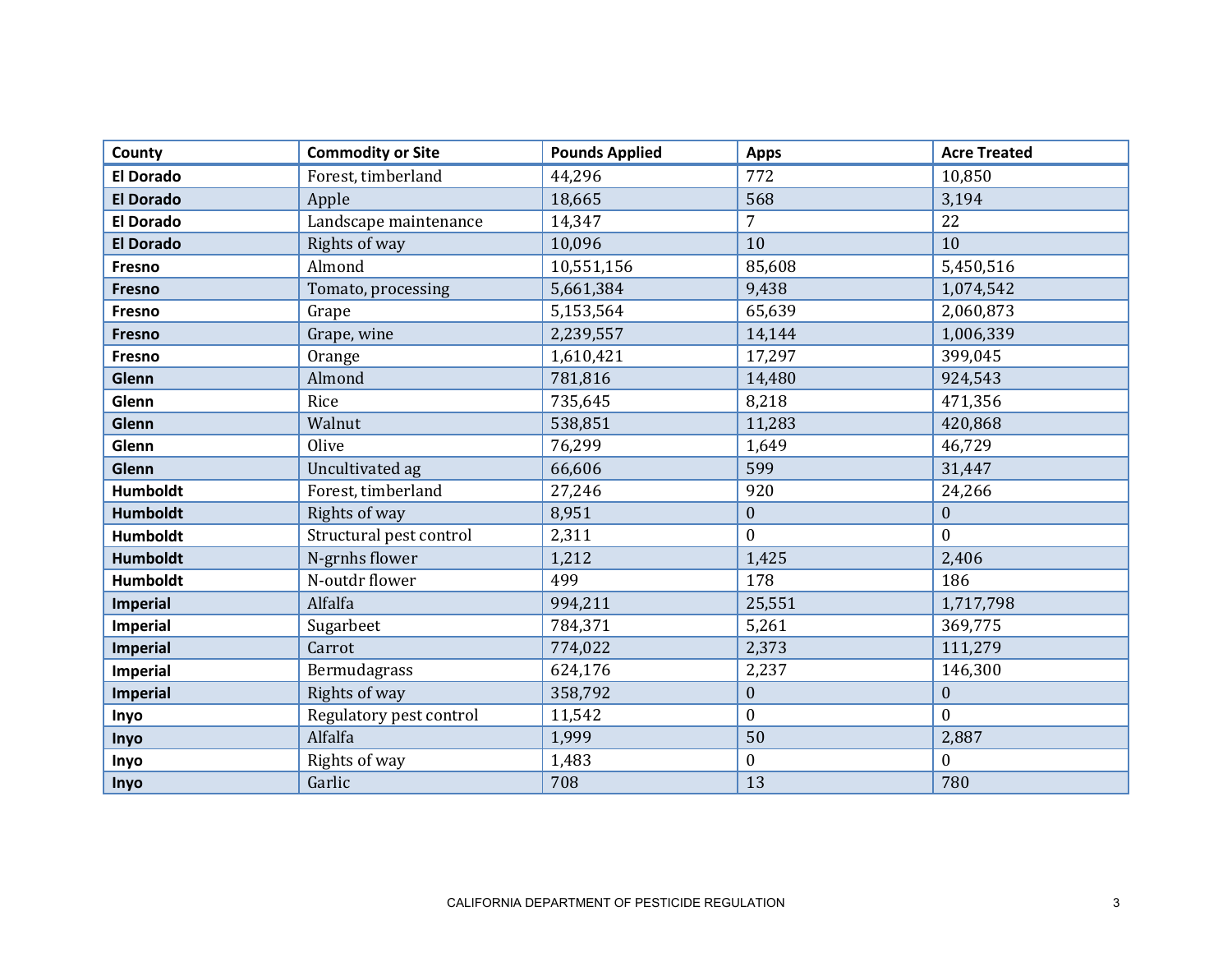| County             | <b>Commodity or Site</b> | <b>Pounds Applied</b> | <b>Apps</b>      | <b>Acre Treated</b> |
|--------------------|--------------------------|-----------------------|------------------|---------------------|
| Inyo               | Structural pest control  | 681                   | $\mathbf{0}$     | $\theta$            |
| <b>Kern</b>        | Almond                   | 9,072,935             | 57,200           | 4,234,951           |
| Kern               | Grape                    | 4,856,770             | 46,362           | 2,271,750           |
| <b>Kern</b>        | Carrot                   | 3,165,934             | 3,467            | 199,117             |
| Kern               | Orange                   | 2,529,929             | 16,433           | 645,259             |
| <b>Kern</b>        | Pistachio                | 2,145,517             | 19,281           | 1,733,994           |
| <b>Kings</b>       | Tomato, processing       | 2,121,349             | 3,299            | 465,817             |
| <b>Kings</b>       | Cotton                   | 1,490,078             | 19,945           | 3,476,769           |
| <b>Kings</b>       | Almond                   | 961,854               | 13,139           | 792,898             |
| <b>Kings</b>       | Soil fumigation/preplant | 627,230               | 137              | 14,362              |
| <b>Kings</b>       | Pistachio                | 608,163               | 8,123            | 575,009             |
| Lake               | Grape, wine              | 355,797               | 7,664            | 140,460             |
| Lake               | Pear                     | 338,019               | 3,253            | 63,122              |
| Lake               | Water area               | 10,681                | 5                | 343                 |
| Lake               | Landscape maintenance    | 9,989                 | 8                | 38                  |
| Lake               | Forest, timberland       | 6,498                 | 33               | 4,446               |
| Lassen             | Strawberry               | 58,263                | 152              | 3,651               |
| Lassen             | Forest, timberland       | 14,100                | 226              | 10,181              |
| Lassen             | Alfalfa                  | 5,963                 | 327              | 16,810              |
| Lassen             | Rights of way            | 3,915                 | 15               | 102                 |
| Lassen             | Forage hay/silage        | 1,563                 | 53               | 3,225               |
| <b>Los Angeles</b> | Structural pest control  | 955,946               | $\overline{7}$   | 1                   |
| <b>Los Angeles</b> | Carrot                   | 513,781               | 331              | 27,341              |
| <b>Los Angeles</b> | Rights of way            | 303,827               | 5                | 1,462               |
| <b>Los Angeles</b> | Water (industrial)       | 163,591               | $\boldsymbol{0}$ | $\mathbf{0}$        |
| <b>Los Angeles</b> | Landscape maintenance    | 140,489               | 42               | 70                  |
| <b>Madera</b>      | Almond                   | 4,483,770             | 45,867           | 2,791,938           |
| <b>Madera</b>      | Grape, wine              | 2,376,417             | 11,711           | 725,621             |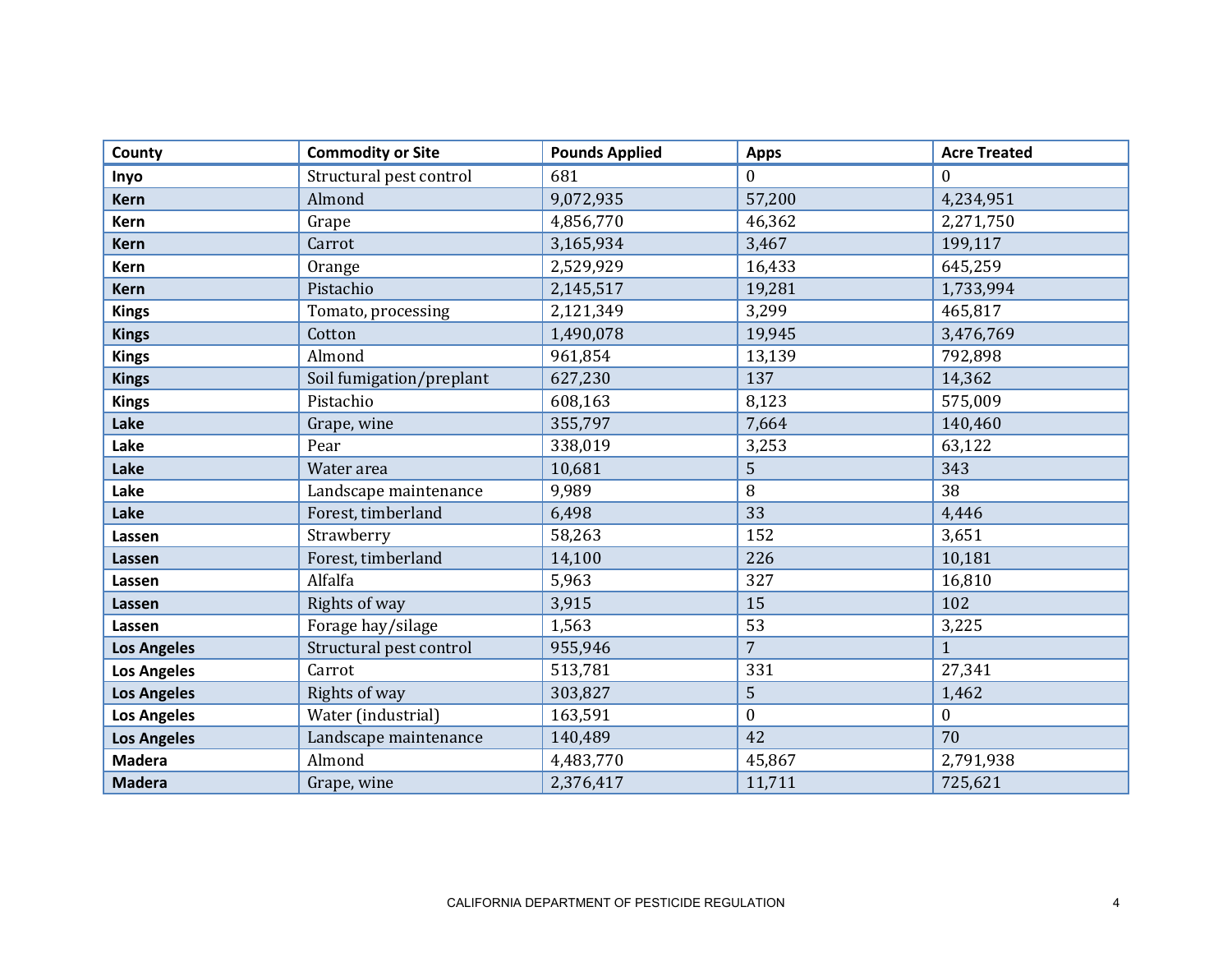| County           | <b>Commodity or Site</b> | <b>Pounds Applied</b> | <b>Apps</b>      | <b>Acre Treated</b> |
|------------------|--------------------------|-----------------------|------------------|---------------------|
| <b>Madera</b>    | Grape                    | 1,333,525             | 10,447           | 470,628             |
| <b>Madera</b>    | Pistachio                | 683,427               | 11,978           | 823,765             |
| <b>Madera</b>    | Tangerine                | 194,680               | 976              | 60,786              |
| <b>Marin</b>     | Landscape maintenance    | 22,803                | $\boldsymbol{0}$ | $\boldsymbol{0}$    |
| <b>Marin</b>     | Structural pest control  | 14,782                | $\boldsymbol{0}$ | $\boldsymbol{0}$    |
| <b>Marin</b>     | Water area               | 6,548                 | $\mathbf{0}$     | 30                  |
| <b>Marin</b>     | Grape, wine              | 5,604                 | 265              | 2,122               |
| <b>Marin</b>     | Olive                    | 5,049                 | 159              | 758                 |
| <b>Mariposa</b>  | Rights of way            | 3,405                 | $\boldsymbol{0}$ | $\theta$            |
| <b>Mariposa</b>  | Forest, timberland       | 1,237                 | 15               | 645                 |
| <b>Mariposa</b>  | Landscape maintenance    | 780                   | $\boldsymbol{0}$ | $\boldsymbol{0}$    |
| <b>Mariposa</b>  | Animal premise           | 420                   | $\mathbf{0}$     | $\mathbf{0}$        |
| <b>Mariposa</b>  | Water area               | 313                   | $\overline{7}$   | 133                 |
| <b>Mendocino</b> | Lumber, treated          | 1,475,455             | $\mathbf{0}$     | $\overline{0}$      |
| Mendocino        | Grape, wine              | 587,456               | 11,166           | 205,203             |
| <b>Mendocino</b> | Pear                     | 127,872               | 1,004            | 37,271              |
| <b>Mendocino</b> | Forest, timberland       | 28,673                | 716              | 30,828              |
| <b>Mendocino</b> | Structural pest control  | 5,805                 | $\mathbf{0}$     | $\mathbf{0}$        |
| <b>Merced</b>    | Almond                   | 2,833,744             | 48,358           | 2,546,188           |
| <b>Merced</b>    | Tomato, processing       | 1,445,676             | 5,242            | 323,348             |
| <b>Merced</b>    | Sweet potato             | 1,423,538             | 838              | 21,783              |
| <b>Merced</b>    | Grape, wine              | 895,384               | 3,976            | 341,487             |
| <b>Merced</b>    | Cotton                   | 350,676               | 16,732           | 779,702             |
| <b>Modoc</b>     | Potato                   | 60,339                | 530              | 31,641              |
| <b>Modoc</b>     | Alfalfa                  | 36,854                | 1,859            | 127,432             |
| <b>Modoc</b>     | Rights of way            | 21,766                | 6                | 620                 |
| <b>Modoc</b>     | Forest, timberland       | 13,918                | 46               | 12,587              |
| <b>Modoc</b>     | Uncultivated ag          | 13,677                | 68               | 3,668               |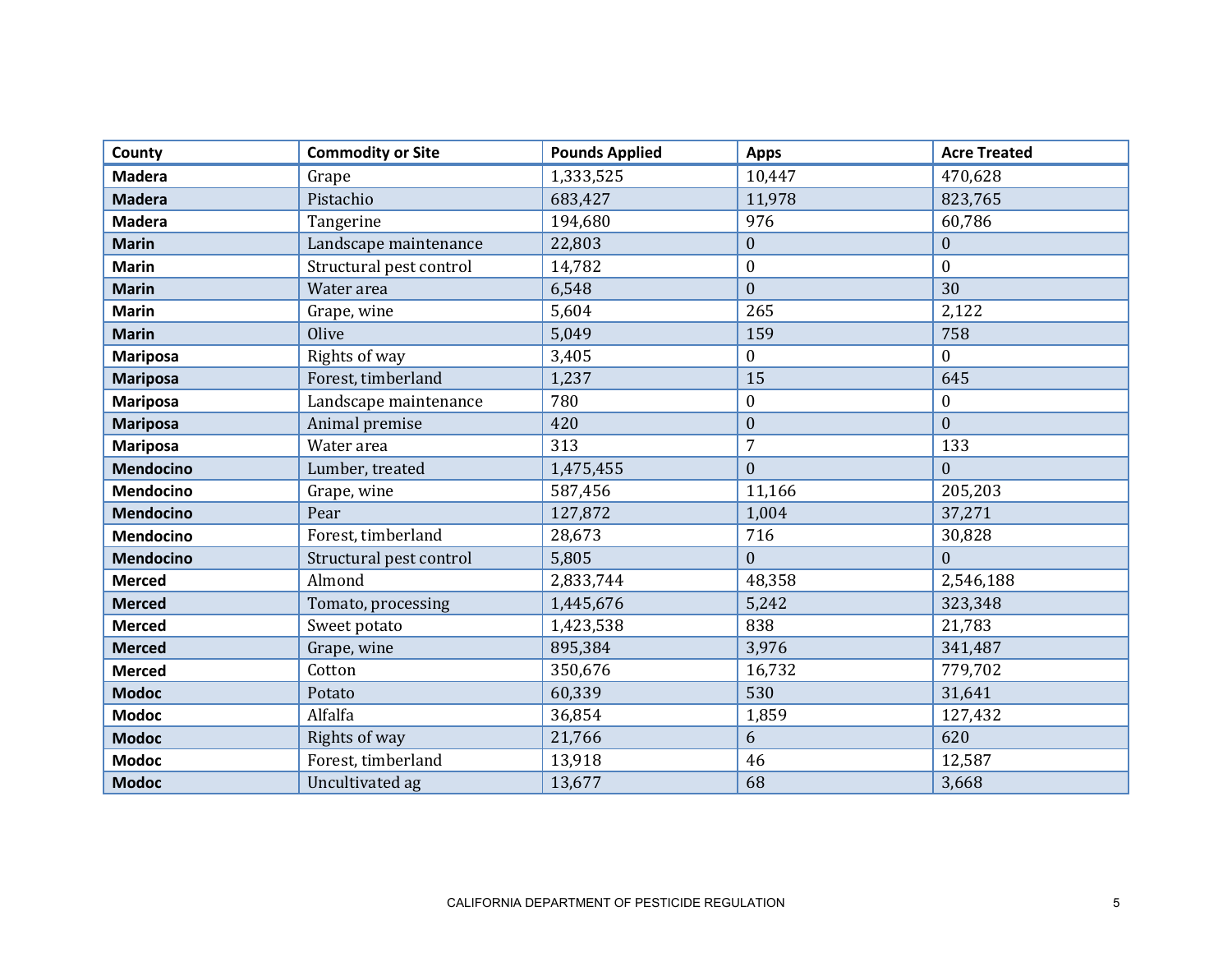| County          | <b>Commodity or Site</b> | <b>Pounds Applied</b> | <b>Apps</b>      | <b>Acre Treated</b> |
|-----------------|--------------------------|-----------------------|------------------|---------------------|
| <b>Mono</b>     | Alfalfa                  | 12,372                | 240              | 18,309              |
| <b>Mono</b>     | Landscape maintenance    | 526                   | $\overline{2}$   | 5                   |
| <b>Mono</b>     | Rights of way            | 505                   | $\boldsymbol{0}$ | $\mathbf{0}$        |
| <b>Mono</b>     | Wheat (forage - fodder)  | 505                   | 14               | 1,030               |
| <b>Mono</b>     | Forage hay/silage        | 209                   | $\overline{4}$   | 184                 |
| <b>Monterey</b> | Strawberry               | 2,707,942             | 23,050           | 613,066             |
| <b>Monterey</b> | Grape, wine              | 2,115,544             | 48,505           | 1,422,058           |
| <b>Monterey</b> | Lettuce, leaf            | 734,675               | 141,610          | 1,433,866           |
| <b>Monterey</b> | Lettuce, head            | 427,342               | 77,270           | 898,977             |
| <b>Monterey</b> | <b>Broccoli</b>          | 259,454               | 40,505           | 418,248             |
| <b>Napa</b>     | Grape, wine              | 1,404,631             | 93,411           | 778,306             |
| <b>Napa</b>     | Water area               | 45,100                | 14               | 124                 |
| <b>Napa</b>     | Fumigation, other        | 14,661                | $\boldsymbol{0}$ | $\boldsymbol{0}$    |
| <b>Napa</b>     | Soil fumigation/preplant | 9,908                 | 3                | 30                  |
| <b>Napa</b>     | Landscape maintenance    | 9,480                 | $\boldsymbol{0}$ | $\bf{0}$            |
| <b>Nevada</b>   | Rights of way            | 20,983                | $\mathbf{0}$     | $\overline{0}$      |
| <b>Nevada</b>   | Grape, wine              | 19,188                | 454              | 7,072               |
| <b>Nevada</b>   | Landscape maintenance    | 10,761                | 30               | 82                  |
| <b>Nevada</b>   | Forest, timberland       | 3,078                 | 64               | 1,996               |
| <b>Nevada</b>   | Structural pest control  | 1,255                 | $\mathbf{0}$     | $\mathbf{0}$        |
| Orange          | Rights of way            | 598,280               | 29               | 175                 |
| Orange          | Structural pest control  | 462,104               | $\boldsymbol{0}$ | $\boldsymbol{0}$    |
| Orange          | Landscape maintenance    | 137,879               | $\overline{7}$   | 15                  |
| Orange          | Strawberry               | 68,934                | 384              | 8,883               |
| Orange          | Public health            | 47,098                | $\boldsymbol{0}$ | $\theta$            |
| <b>Placer</b>   | Rice                     | 131,279               | 1,055            | 60,971              |
| Placer          | Walnut                   | 122,525               | 496              | 28,192              |
| <b>Placer</b>   | Landscape maintenance    | 49,099                | $\boldsymbol{0}$ | $\boldsymbol{0}$    |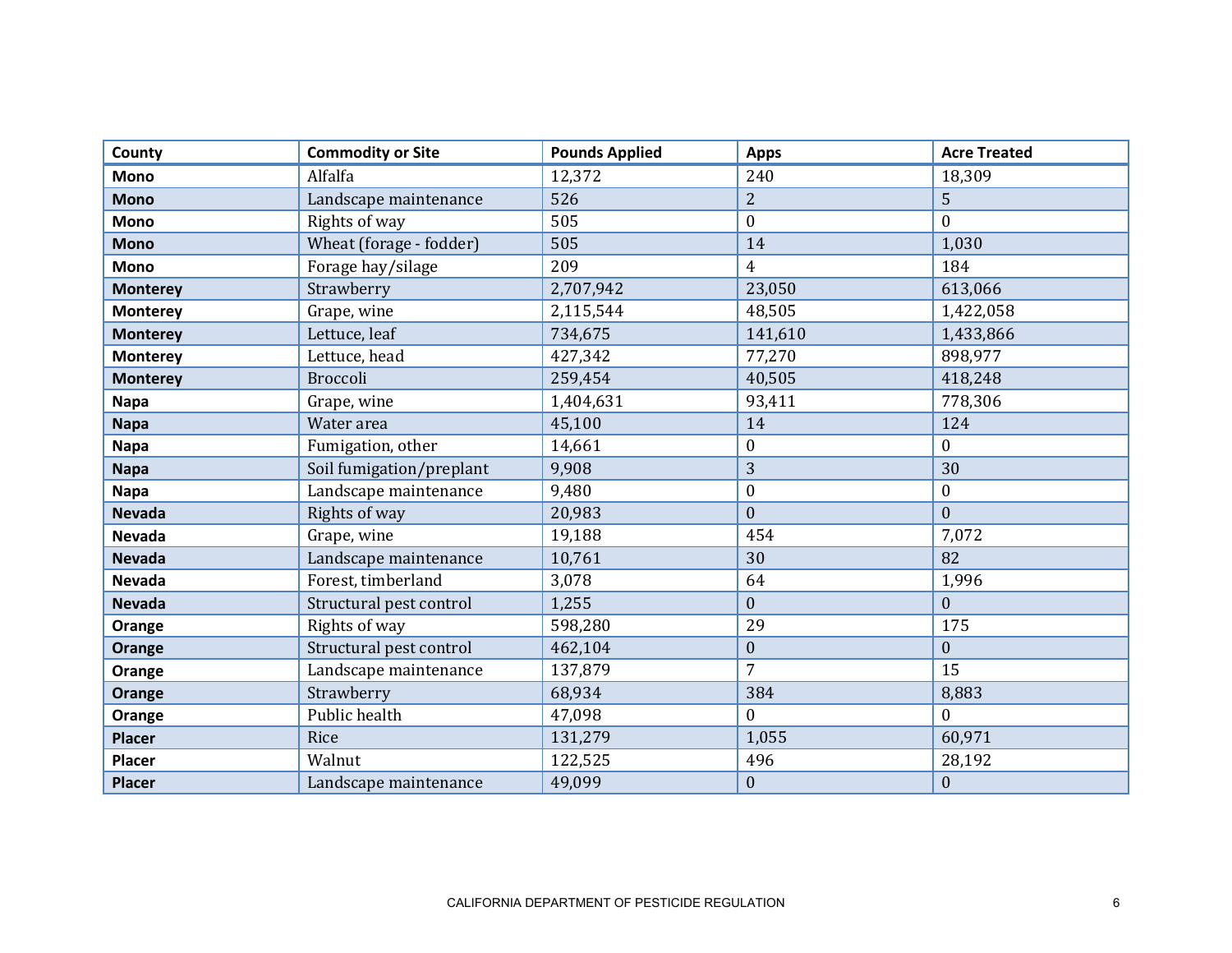| County            | <b>Commodity or Site</b> | <b>Pounds Applied</b> | <b>Apps</b>      | <b>Acre Treated</b> |
|-------------------|--------------------------|-----------------------|------------------|---------------------|
| <b>Placer</b>     | Rights of way            | 35,990                | 11               | 17                  |
| <b>Placer</b>     | Public health            | 33,708                | $\mathbf{0}$     | $\mathbf{0}$        |
| <b>Plumas</b>     | Forest, timberland       | 19,260                | 266              | 11,001              |
| <b>Plumas</b>     | Rights of way            | 6,197                 | 10               | 95                  |
| <b>Plumas</b>     | Landscape maintenance    | 1,816                 | $\overline{4}$   | 11                  |
| <b>Plumas</b>     | Alfalfa                  | 1,753                 | 38               | 4,795               |
| <b>Plumas</b>     | Forage hay/silage        | 467                   | 10               | 840                 |
| <b>Riverside</b>  | Pepper, fruiting         | 526,263               | 2,847            | 84,297              |
| <b>Riverside</b>  | Grape                    | 338,313               | 7,650            | 223,339             |
| <b>Riverside</b>  | Alfalfa                  | 320,820               | 19,112           | 805,847             |
| <b>Riverside</b>  | Lemon                    | 319,463               | 1,652            | 75,664              |
| <b>Riverside</b>  | Structural pest control  | 205,529               | $\mathbf{0}$     | $\mathbf{0}$        |
| Sacramento        | Grape, wine              | 3,750,266             | 13,455           | 756,073             |
| <b>Sacramento</b> | Pear                     | 699,274               | 3,044            | 134,136             |
| <b>Sacramento</b> | Rice                     | 109,822               | 916              | 65,044              |
| <b>Sacramento</b> | Structural pest control  | 66,377                | $\boldsymbol{0}$ | $\boldsymbol{0}$    |
| <b>Sacramento</b> | Landscape maintenance    | 65,799                | $\mathbf{0}$     | $\Omega$            |
| <b>San Benito</b> | Pepper, fruiting         | 143,326               | 1,984            | 42,435              |
| <b>San Benito</b> | Grape, wine              | 131,709               | 4,916            | 81,517              |
| <b>San Benito</b> | Uncultivated ag          | 75,975                | 1,173            | 11,060              |
| <b>San Benito</b> | Lettuce, leaf            | 72,259                | 14,847           | 113,689             |
| <b>San Benito</b> | Spinach                  | 30,595                | 9,645            | 62,793              |
| San Bernardino    | Water (industrial)       | 163,215               | $\boldsymbol{0}$ | 11                  |
| San Bernardino    | Structural pest control  | 110,054               | $\boldsymbol{0}$ | $\mathbf{0}$        |
| San Bernardino    | Rights of way            | 72,055                | $\boldsymbol{0}$ | $\theta$            |
| San Bernardino    | Landscape maintenance    | 46,459                | 118              | 1,563               |
| San Bernardino    | Orange                   | 24,094                | 2,339            | 17,126              |
| <b>San Diego</b>  | Structural pest control  | 507,695               | $\boldsymbol{0}$ | $\boldsymbol{0}$    |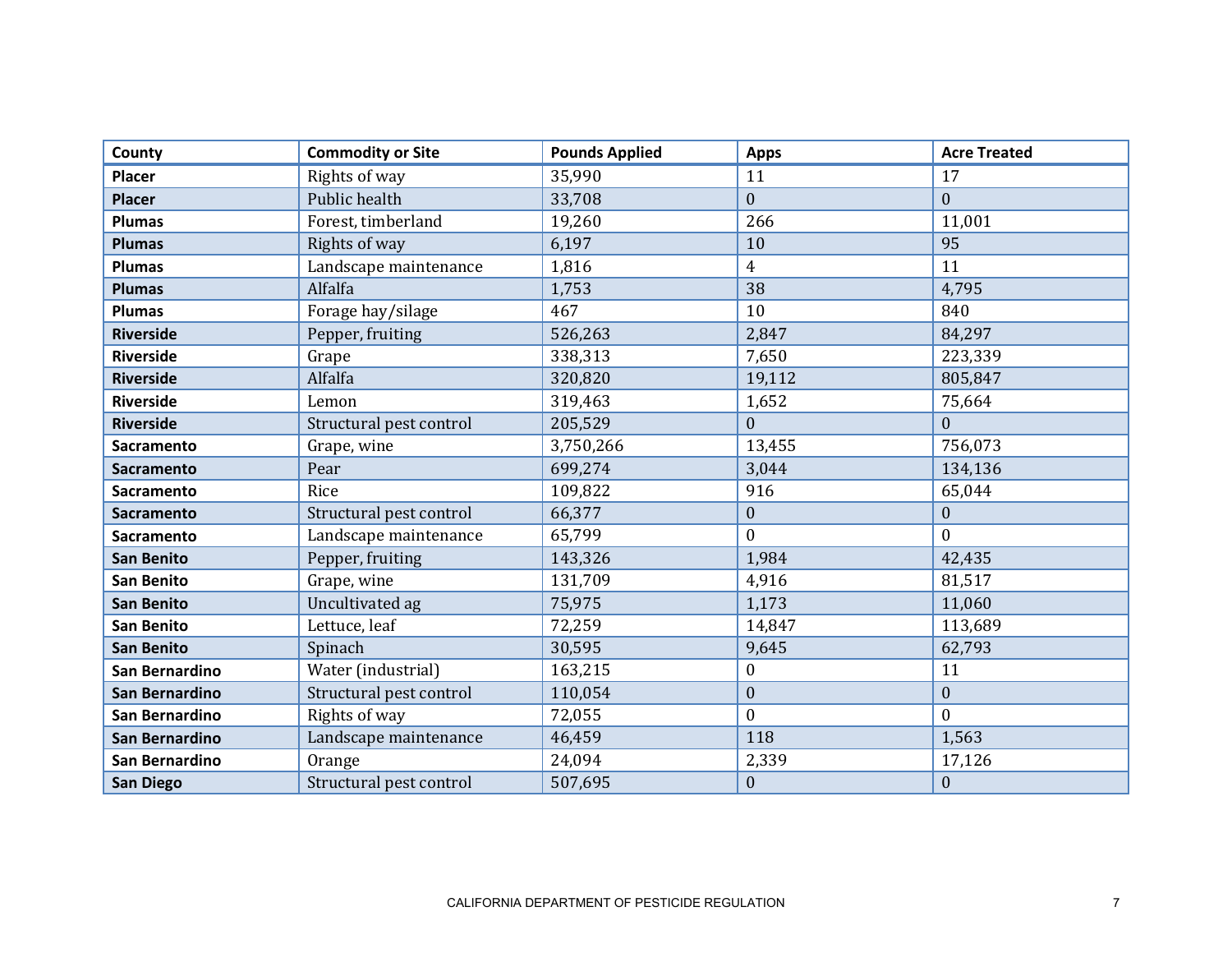| County               | <b>Commodity or Site</b>    | <b>Pounds Applied</b> | <b>Apps</b>      | <b>Acre Treated</b> |
|----------------------|-----------------------------|-----------------------|------------------|---------------------|
| San Diego            | Tomato                      | 120,474               | 1,195            | 46,467              |
| <b>San Diego</b>     | Landscape maintenance       | 112,068               | 23               | 20                  |
| San Diego            | Avocado                     | 109,583               | 3,465            | 57,740              |
| <b>San Diego</b>     | Rights of way               | 101,254               | $\boldsymbol{0}$ | $\boldsymbol{0}$    |
| <b>San Francisco</b> | Water (industrial)          | 6,475                 | $\boldsymbol{0}$ | $\boldsymbol{0}$    |
| <b>San Francisco</b> | Structural pest control     | 4,845                 | $\boldsymbol{0}$ | $\mathbf{0}$        |
| <b>San Francisco</b> | N-grnhs flower              | 4,843                 | $\boldsymbol{0}$ | 3,643               |
| <b>San Francisco</b> | Landscape maintenance       | 3,197                 | $\boldsymbol{0}$ | $\mathbf{0}$        |
| <b>San Francisco</b> | Rights of way               | 413                   | $\mathbf{0}$     | $\theta$            |
| San Joaquin          | Grape, wine                 | 6,772,966             | 41,757           | 1,477,955           |
| San Joaquin          | Almond                      | 1,517,150             | 31,995           | 1,213,378           |
| San Joaquin          | Walnut                      | 1,393,846             | 26,979           | 859,145             |
| San Joaquin          | Tomato, processing          | 844,618               | 4,775            | 242,838             |
| San Joaquin          | Cherry                      | 540,859               | 19,432           | 341,807             |
| San Luis Obispo      | Strawberry                  | 1,093,619             | 6,427            | 293,140             |
| San Luis Obispo      | Grape, wine                 | 870,564               | 21,631           | 778,380             |
| San Luis Obispo      | Industrial processing water | 302,120               | $\mathbf{0}$     | 1                   |
| San Luis Obispo      | Carrot                      | 214,365               | 329              | 26,576              |
| San Luis Obispo      | Grape                       | 72,505                | 429              | 25,995              |
| <b>San Mateo</b>     | <b>Brussels sprout</b>      | 65,926                | 1,161            | 13,831              |
| <b>San Mateo</b>     | Landscape maintenance       | 60,209                | $\mathbf{1}$     | 20                  |
| <b>San Mateo</b>     | Structural pest control     | 57,559                | $\boldsymbol{0}$ | $\boldsymbol{0}$    |
| <b>San Mateo</b>     | Rights of way               | 11,997                | $\boldsymbol{0}$ | $\boldsymbol{0}$    |
| <b>San Mateo</b>     | Public health               | 9,933                 | $\boldsymbol{0}$ | $\mathbf{0}$        |
| Santa Barbara        | Strawberry                  | 2,168,726             | 18,910           | 602,958             |
| Santa Barbara        | Grape, wine                 | 1,243,063             | 18,204           | 598,368             |
| Santa Barbara        | Carrot                      | 276,764               | 878              | 34,004              |
| Santa Barbara        | Lemon                       | 145,966               | 1,159            | 16,882              |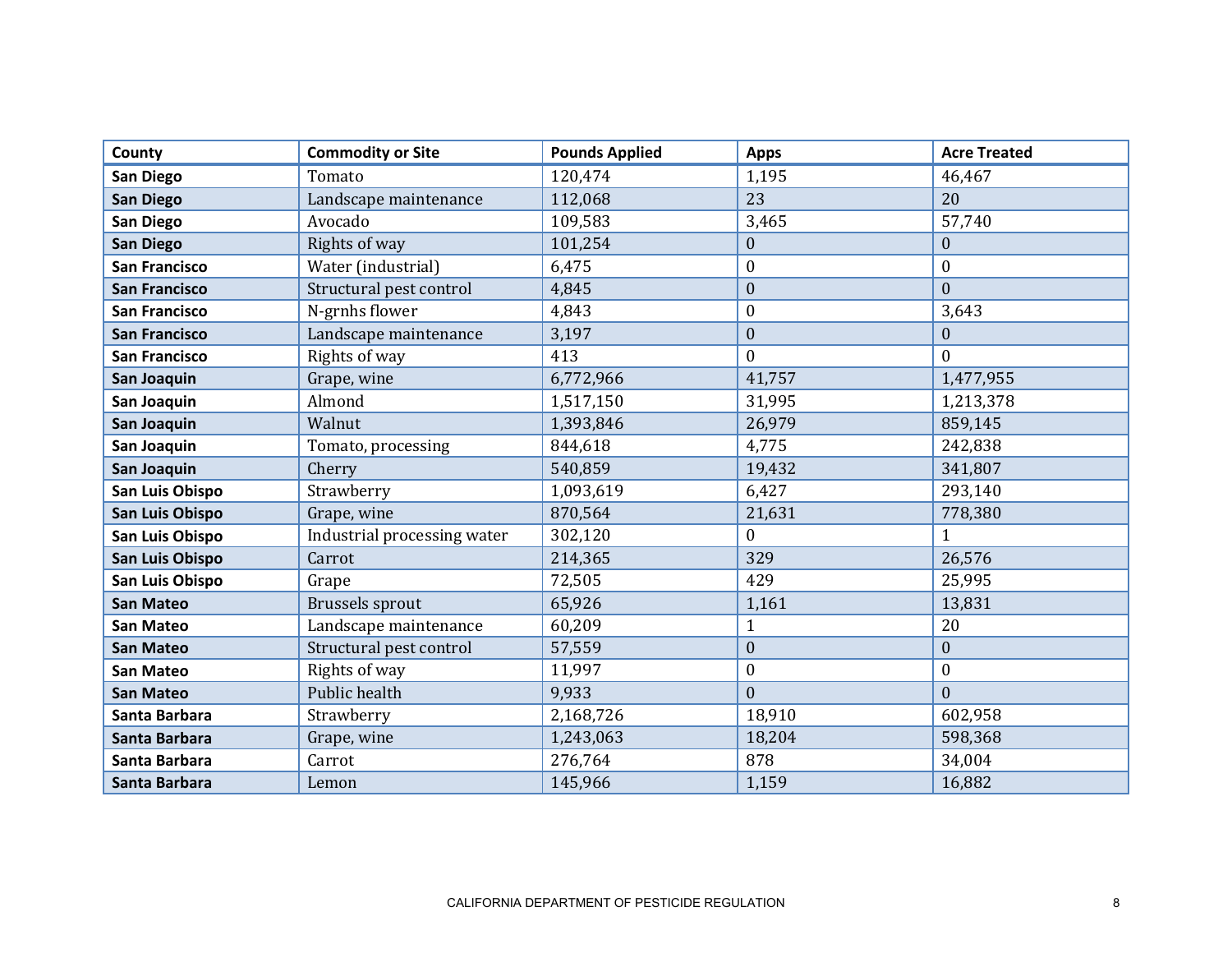| County             | <b>Commodity or Site</b> | <b>Pounds Applied</b> | <b>Apps</b>    | <b>Acre Treated</b> |
|--------------------|--------------------------|-----------------------|----------------|---------------------|
| Santa Barbara      | N-outdr flower           | 117,240               | 8,766          | 84,600              |
| <b>Santa Clara</b> | Pepper, fruiting         | 224,440               | 1,841          | 48,752              |
| <b>Santa Clara</b> | Structural pest control  | 222,965               | $\overline{4}$ | 1                   |
| <b>Santa Clara</b> | Landscape maintenance    | 111,710               | 17             | 8                   |
| <b>Santa Clara</b> | Grape, wine              | 69,787                | 1,501          | 18,014              |
| <b>Santa Clara</b> | Tomato                   | 51,988                | 695            | 15,600              |
| <b>Santa Cruz</b>  | Strawberry               | 638,812               | 6,028          | 114,435             |
| <b>Santa Cruz</b>  | Raspberry                | 178,479               | 2,854          | 40,501              |
| Santa Cruz         | Blackberry               | 94,471                | 2,990          | 20,686              |
| <b>Santa Cruz</b>  | <b>Brussels sprout</b>   | 88,890                | 1,714          | 29,504              |
| <b>Santa Cruz</b>  | Apple                    | 60,276                | 824            | 11,505              |
| <b>Shasta</b>      | Forest, timberland       | 79,467                | 1,298          | 45,832              |
| <b>Shasta</b>      | Soil fumigation/preplant | 63,357                | 20             | 188                 |
| <b>Shasta</b>      | Rice, wild               | 47,505                | 84             | 5,490               |
| <b>Shasta</b>      | Rights of way            | 28,141                | 72             | 2,239               |
| <b>Shasta</b>      | Walnut                   | 24,465                | 1,054          | 20,009              |
| <b>Sierra</b>      | Forest, timberland       | 1,820                 | 69             | 1,703               |
| <b>Sierra</b>      | Rights of way            | 1,249                 | $\mathbf{0}$   | $\mathbf{0}$        |
| <b>Sierra</b>      | Alfalfa                  | 160                   | 8              | 272                 |
| <b>Sierra</b>      | Wheat (forage - fodder)  | 103                   | $\mathbf{1}$   | 50                  |
| <b>Sierra</b>      | County ag comm           | 91                    | $\mathbf{0}$   | $\Omega$            |
| <b>Siskiyou</b>    | Soil fumigation/preplant | 999,179               | 166            | 2,815               |
| Siskiyou           | Strawberry               | 136,197               | 1,114          | 45,031              |
| Siskiyou           | Potato                   | 111,987               | 762            | 39,134              |
| Siskiyou           | Forest, timberland       | 56,361                | 476            | 23,415              |
| Siskiyou           | Alfalfa                  | 40,560                | 1,801          | 108,433             |
| Solano             | Grape, wine              | 379,587               | 3,928          | 87,257              |
| <b>Solano</b>      | Almond                   | 237,336               | 3,982          | 271,752             |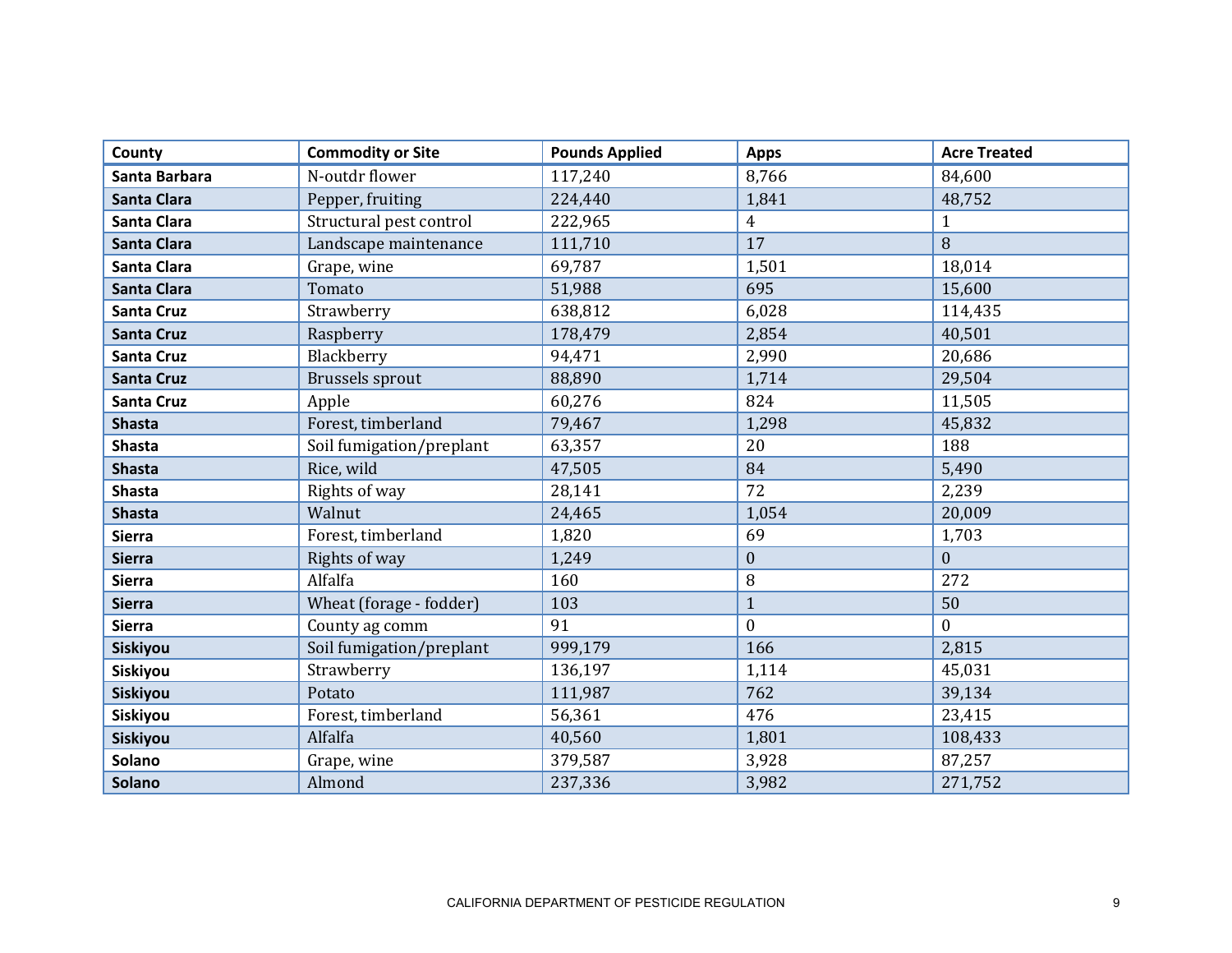| County            | <b>Commodity or Site</b> | <b>Pounds Applied</b> | <b>Apps</b>      | <b>Acre Treated</b> |
|-------------------|--------------------------|-----------------------|------------------|---------------------|
| <b>Solano</b>     | Tomato, processing       | 200,596               | 2,487            | 108,500             |
| <b>Solano</b>     | Walnut                   | 143,489               | 3,081            | 121,088             |
| Solano            | Alfalfa                  | 103,231               | 3,561            | 179,191             |
| Sonoma            | Grape, wine              | 2,389,220             | 88,060           | 1,154,619           |
| Sonoma            | Apple                    | 53,017                | 826              | 6,823               |
| Sonoma            | Structural pest control  | 38,426                | $\mathbf{0}$     | $\mathbf{0}$        |
| Sonoma            | Landscape maintenance    | 26,816                | 60               | 331                 |
| Sonoma            | Rights of way            | 18,059                | 11               | 63                  |
| <b>Stanislaus</b> | Almond                   | 4,772,367             | 71,503           | 3,400,103           |
| <b>Stanislaus</b> | Walnut                   | 773,502               | 16,988           | 503,296             |
| <b>Stanislaus</b> | Grape, wine              | 645,004               | 3,525            | 180,734             |
| <b>Stanislaus</b> | Sweet potato             | 172,926               | 101              | 2,949               |
| <b>Stanislaus</b> | Peach                    | 172,602               | 5,884            | 69,774              |
| <b>Sutter</b>     | Rice                     | 1,087,882             | 7,331            | 655,539             |
| <b>Sutter</b>     | Walnut                   | 683,992               | 13,112           | 384,290             |
| <b>Sutter</b>     | Peach                    | 284,002               | 4,804            | 105,927             |
| <b>Sutter</b>     | Tomato, processing       | 270,557               | 1,166            | 85,880              |
| <b>Sutter</b>     | Prune                    | 259,935               | 2,941            | 108,164             |
| <b>Tehama</b>     | Walnut                   | 548,779               | 14,613           | 422,418             |
| <b>Tehama</b>     | Soil fumigation/preplant | 250,264               | 27               | 791                 |
| <b>Tehama</b>     | Almond                   | 192,113               | 4,570            | 234,651             |
| <b>Tehama</b>     | Prune                    | 74,793                | 1,804            | 46,812              |
| <b>Tehama</b>     | Commodity fumigation     | 64,800                | $\boldsymbol{0}$ | $\theta$            |
| <b>Trinity</b>    | Forest, timberland       | 20,875                | 611              | 18,345              |
| <b>Trinity</b>    | Rights of way            | 1,035                 | $\boldsymbol{0}$ | $\boldsymbol{0}$    |
| <b>Trinity</b>    | Structural pest control  | 57                    | $\mathbf{0}$     | $\mathbf{0}$        |
| <b>Trinity</b>    | Landscape maintenance    | 38                    | $\boldsymbol{0}$ | $\boldsymbol{0}$    |
| <b>Trinity</b>    | Peach                    | 8                     | $\overline{2}$   | $\mathbf{1}$        |